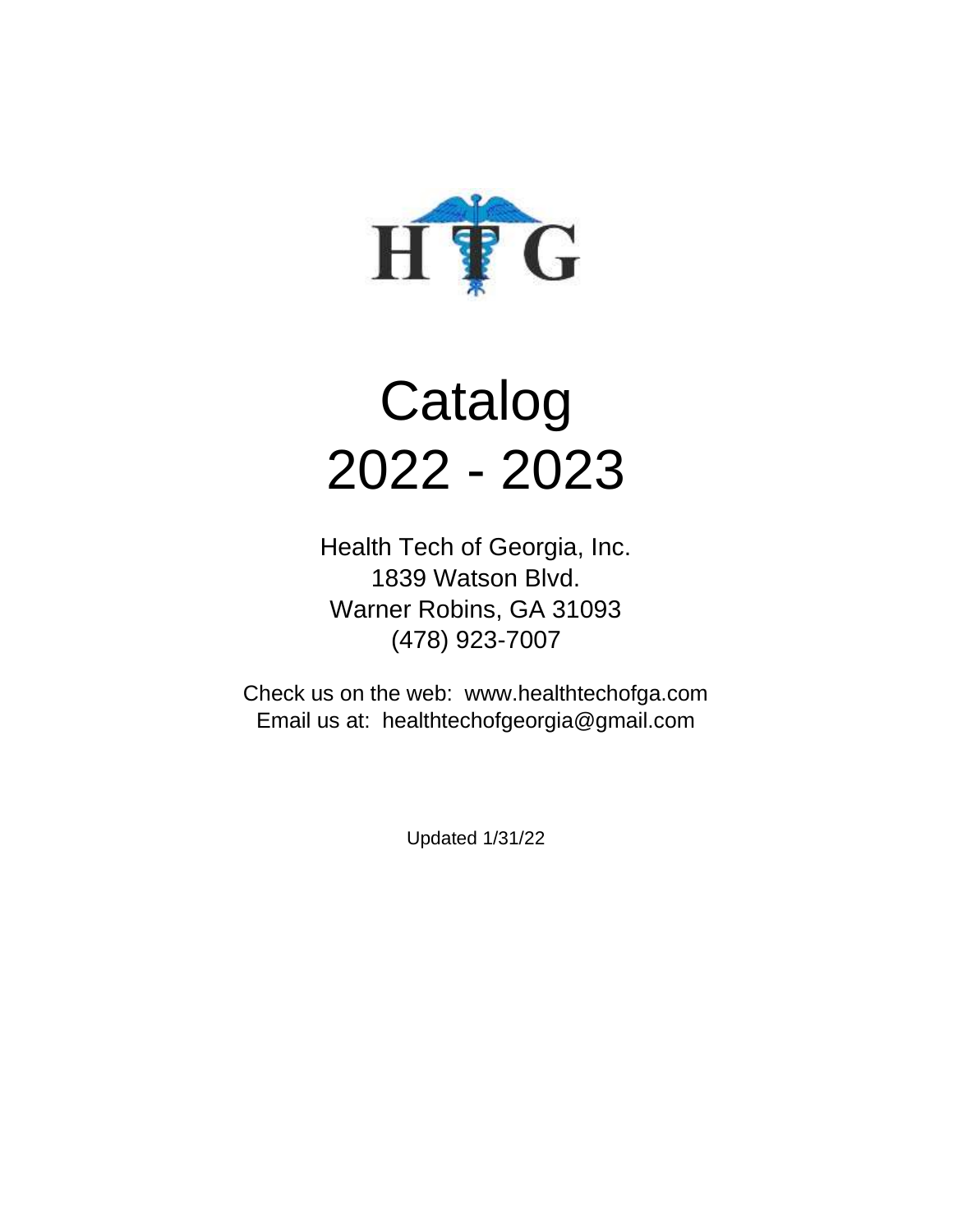**Mission Statement:** Health Tech of Georgia provides an opportunity for adults to acquire the knowledge and skills necessary for a career in several allied health science fields. The program includes clinical experience to enhance the student's skills and confidence. Students are counseled on employment opportunities and job-seeking skills. This opportunity is extended to all qualified students regardless of race, sex, age or national origin.

**Our Facility:** 5500 sq.ft. facility including six classrooms, four clinical rooms, two student lounges, one breakroom, restrooms and ample parking.

**State Certifications:** All courses offered by Health Tech have been authorized by one of two separate state agencies. The **Nonpublic Postsecondary Education Commission (NPEC)** sets standards to ensure that all postsecondary schools are educationally sound and financially stable. The Commission inspects the school annually to assure compliance with all regulations. **The Georgia Medical Care Foundation (GMCF)** examines and oversees all *Certified Nursing Assistant (CNA) programs in Georgia*.

**Admission Requirements, Enrollment and Registration Procedures:** Students in all programs, must be 18 years of age and be in good health. High school diploma or GED required for all programs except CNA Applications are accepted Monday through Thursday 9AM - 6 PM. We are closed for lunch from 1:30–3:00 PM. Application and enrollment will be based on available space for each session. Payment plans are available at 8% interest. Deposit for payment plans must be paid at sign up. Orientation will be held the first part of each new class to acquaint students with rules and policies, HIPAA "Do's and Don'ts", HIPAA Acknowledgement Form, and Health Tech of Georgia faculty and their roles. The school does not currently offer any sort of financial aid or scholarships.

**Credit for Previous Education/Training:** Students will be given a tuition credit for prerequisite courses successfully completed at another school. You will need to provide certificate or transcript. These classes can then be exempt from their programs if not taken more than three years ago. Health Tech of Georgia is not an accredited institution. Credits earned at Health Tech of Georgia are not guaranteed to be accepted for transfer to another institution.

**Attendance Policies:** Students enrolled in prerequisite and basic courses may miss only two class sessions**.** Three absences are permitted during advanced courses. All clinical practice, if required, must be completed and verified before receiving a certificate, no sessions may be missed. In the event of excessive absences or extenuating circumstances, such as prolonged illness or injury, the student may begin the next class available (doctors note is required). All money paid to the date of withdrawal will be credited to that program for documented medical emergencies. Class work that is missed is student's responsibility.

**Grading System:** A minimum 75% average must be maintained on all class work to be eligible to take the final exam. An "academic warning" will be issued at mid-term if grades are below average. Students must score at least a 75% on the final exam to pass the course. Students not achieving passing marks are encouraged to repeat the class. Some programs require off-site clinical practice. Clinical skills, attendance, and attitude are evaluated as excellent, satisfactory, or needs improvement. Clinical hours may not be missed. Student transcripts may be requested at front office and will be ready that day or know later than the following school day, providing the student is in good standing.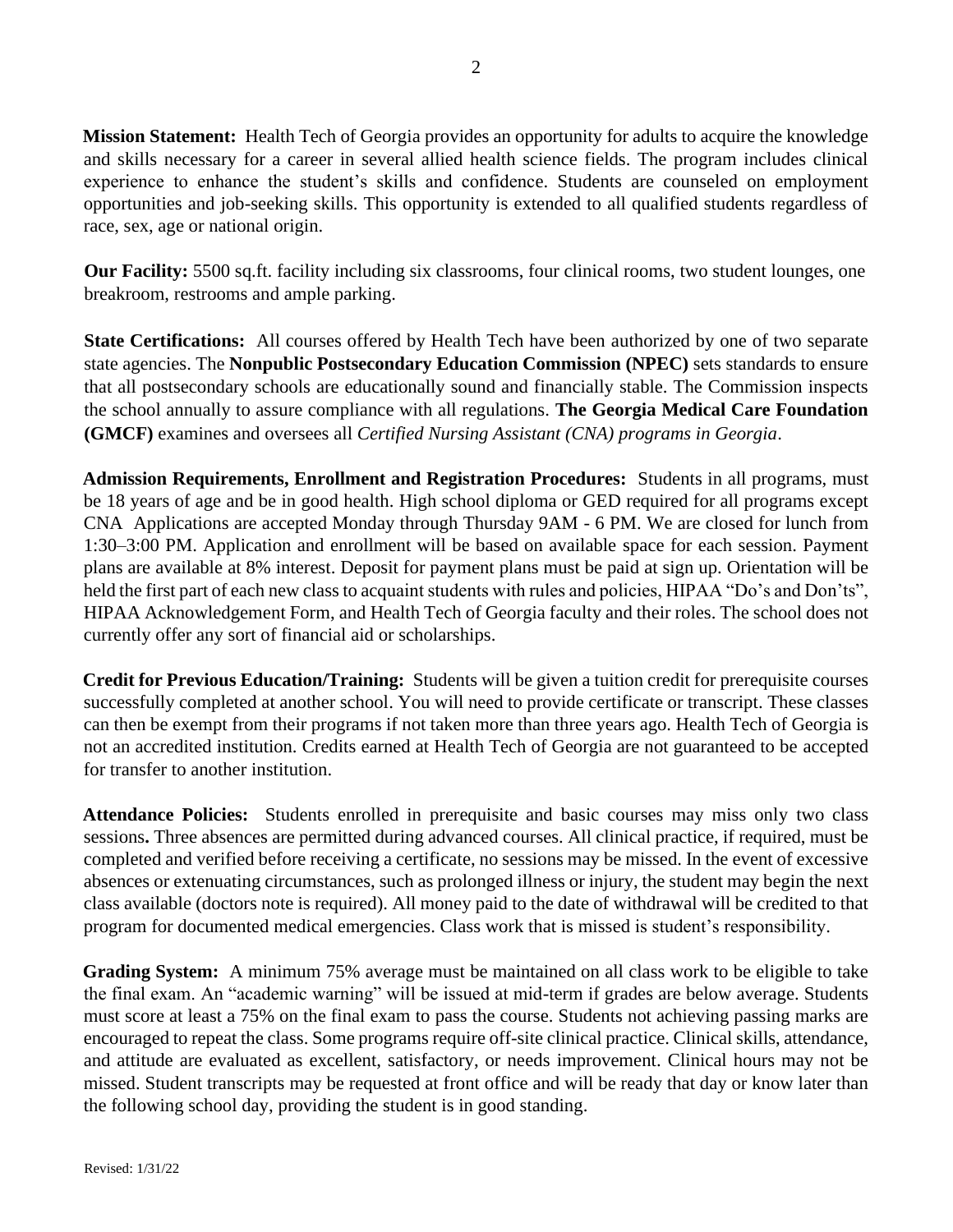**Code of Conduct:** Any conduct determined by school officials to be detrimental to the school or other students or behavior that is unprofessional will result in permanent dismissal. This includes weapons on campus without a permit, which MUST be on file at HTG, vulgar language or assaults of any kind.

**Dress Code:** Students are required to wear ceil blue or navy blue uniforms and closed toe shoes to all classes. If 'out of uniform', pay at the front office a \$2.00 fine (donated to charity).

**Career Services:** Health Tech of Georgia assists students in identifying potential employers, completing an application, developing resumes, and preparing for job interviews. The Employment Skills curriculum also incorporates the personal and ethical values and professionalism important in maintaining a job and advancing in their career. This training must be completed by all students. The school does not guarantee a job to graduates, however, we maintain a comprehensive list of offices, hospitals, facilities, and agencies in the eight-county area to guide the student in their search for job opportunities. Students are requested to notify the school when they accept employment, and forms are provided on our website, healthtechofga.com/contactus.htm. Please complete this form once you are employed.

**Resource Materials:** Health Tech of Georgia has a large library available with additional resources for every class taught at HTG. These are in every classroom pertaining to each subject and are discussed on first day during orientation.

**Grievance Policy:** Any grievance against Health Tech may be addressed to Alicia Whisnant, CEO within two weeks. She will address your grievance within one week. If you do not agree with that decision, you will have two weeks to contact Susan Sykes, Director of Education, who will address your concerns and have an answer within one week. If you feel the problem is not resolved, you may contact Nonpublic Postsecondary Education Commission (NPEC) of Georgia: 2082 East Exchange Place, Suite 220, Tucker, Georgia 30084-5305, (770) 414-3300 or Website: www.gnpec.ga.gov

Classes are conducted Monday through Thursday. School is closed every Friday, Saturday, and Sunday. Class times: Day classes are 9AM to 1PM Night classes are 6PM to 10PM Holidays we are closed are as follows: *New Year's Day, Valentine's Day, Memorial Day, Independence Day, Labor Day, Halloween, Thanksgiving, Christmas Eve thru year end*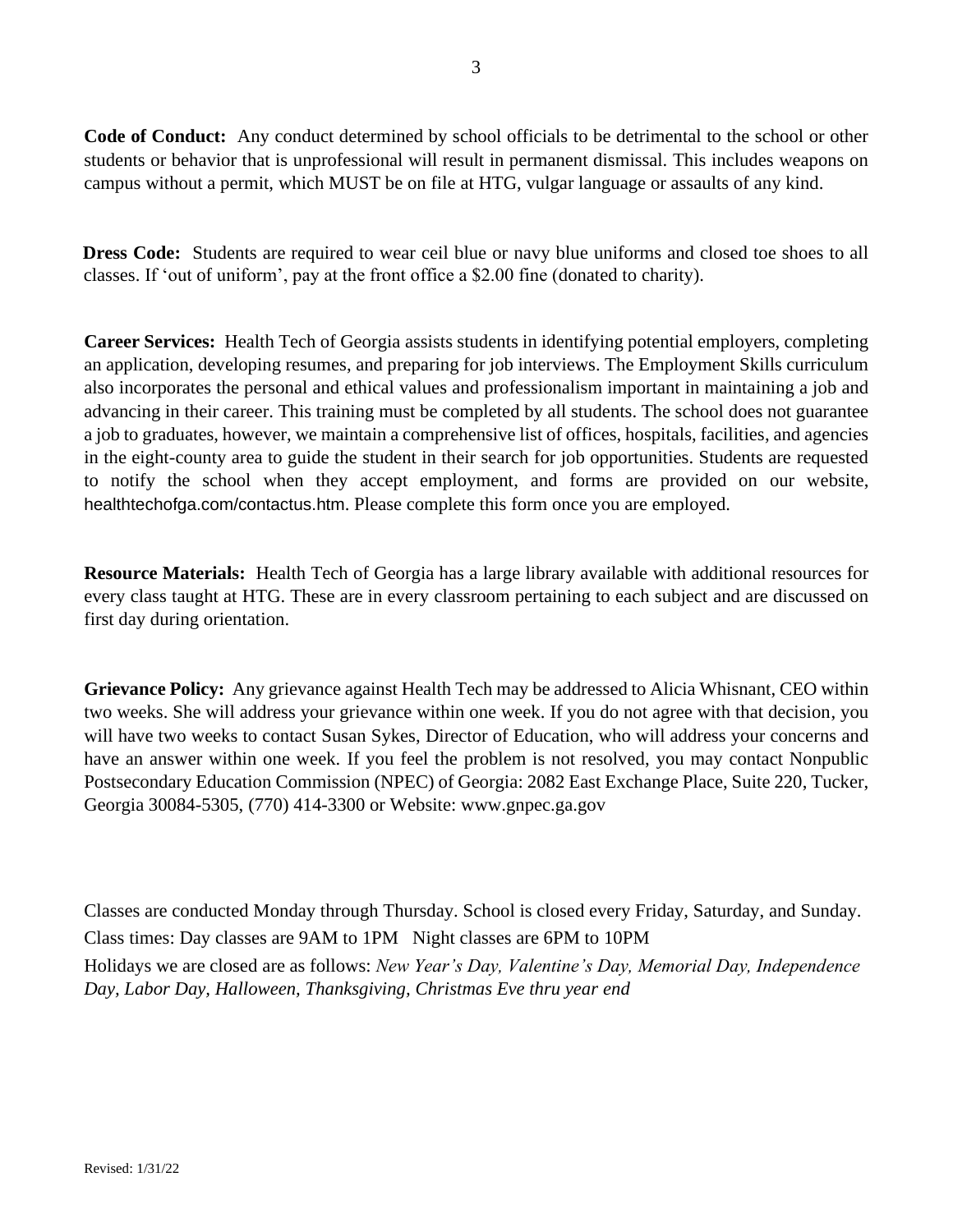# **Course Schedule**

| <b>Regular Classes</b> | <b>Time of Class</b> | <b>Days</b>  | <b>Start/End Dates</b> | <b>Tuition and Fees</b>                     |  |
|------------------------|----------------------|--------------|------------------------|---------------------------------------------|--|
| <b>ECG / EKG</b>       | $9AM - 1PM$          | Wednesday    | $01/05/22 - 03/23/22$  | <b>Tuition 689.00</b>                       |  |
| (48 hours)             |                      | Only         | $04/06/22 - 06/22/22$  | Application Fee: \$150                      |  |
| (12 Weeks)             | <b>or</b>            |              | $07/06/22 - 09/21/22$  | Lab fee: \$50                               |  |
|                        |                      |              | $09/28/22 - 12/21/22$  | Insurance: \$25                             |  |
|                        |                      |              | $01/04/23 - 03/22/23$  |                                             |  |
|                        | 6 PM - 10 PM         |              | $04/05/23 - 06/21/23$  | <b>Payment Breakdown:</b>                   |  |
|                        |                      |              | $07/05/22 - 09/20/23$  | $$689+$150+$50+$25. = $914.00$              |  |
|                        |                      |              | $09/27/27 - 12/20/23$  |                                             |  |
|                        |                      |              |                        | (add \$73.12 if financed) -T \$987.12       |  |
| <b>Certified</b>       | $9AM - 1PM$          |              | $01/25/22 - 04/28/22$  | <b>Tuition \$689.00</b>                     |  |
| <b>Nursing</b>         |                      | Tues & Thurs | $05/10/22 - 08/11/22$  | Application Fee: \$150                      |  |
| <b>Assistant</b>       | or                   |              | $08/23/22 - 11/29/22$  | Insurance: \$25                             |  |
| $(136$ hours)          |                      |              | 12/06/22 - 03/21/23    | Lab Fee: \$50                               |  |
| $(14 \text{ Weeks})$   | 6 PM - 10 PM         |              | $04/04/23 - 07/11/23$  |                                             |  |
|                        |                      |              | $07/25/23 - 10/26/23$  | <b>Payment Breakdown:</b>                   |  |
|                        |                      |              | $11/07/23 - 02/27/23$  | \$689+\$150+\$50+\$25=\$914.00              |  |
|                        |                      |              |                        | (add \$73.12 if financed)<br>$-$ T \$987.12 |  |
| Phlebotomy             | $9AM - 1PM$          | Tues & Thurs | $11/30/21 - 03/01/22$  | <b>Tuition \$729.00</b>                     |  |
| <b>Technician</b>      |                      |              | $03/15/22 - 06/02/22$  | Application Fee: \$150                      |  |
| (96 hours)             | or                   |              | $06/14/22 - 09/01/22$  | Insurance: \$25                             |  |
| (12 Weeks)             |                      |              | $09/13/22 - 12/06/22$  | Lab Fee: \$50                               |  |
|                        | 6 PM - 10 PM         |              | $12/13/22 - 03/14/23$  | <b>Payment Breakdown:</b>                   |  |
|                        |                      |              | $03/28/23 - 06/15/23$  | \$729+\$150+\$50+\$25=\$954.00              |  |
|                        |                      |              | 06/27/23 - 09/19/23    |                                             |  |
|                        |                      |              | $10/03/23 - 01/04/24$  | (add \$76.32 if financed)<br>T \$1030.32    |  |
| <b>Medical</b>         | $9AM - 1PM$          | Wednesday    | $01/05/22 - 03/16/22$  | <b>Tuition \$339.00</b>                     |  |
| <b>Terminology</b>     |                      | Only         | $03/30/22 - 06/08/22$  | Application Fee: \$150                      |  |
| (44 hours)             | or                   |              | $06/22/22 - 08/31/22$  |                                             |  |
| (11 Weeks)             |                      |              | $09/14/22 - 11/30/22$  | <b>Payment Breakdown:</b>                   |  |
|                        |                      |              | $12/14/22 - 03/01/23$  | \$339+\$150=\$489.00                        |  |
|                        | 6 PM - 10 PM         |              | $03/15/23 - 05/24/23$  | (add \$39.12 if financed)<br>T \$528.12     |  |
|                        |                      |              | $06/07/23 - 08/16/23$  |                                             |  |
|                        |                      |              | $08/30/23 - 11/08/23$  |                                             |  |
|                        |                      |              | $11/29/23 - 02/21/24$  |                                             |  |

# **Advanced Class Schedule**

| Administrative       | 9 AM –1 PM   |             | 12/06/21 - 03/07/22   | <b>Tuition \$ 389,00</b>           |
|----------------------|--------------|-------------|-----------------------|------------------------------------|
| <b>Front Office</b>  |              | Monday Only | 03/14/22 - 06/06/22   | Application Fee: \$150             |
| (48 hours)           | or           |             | 06/13/22 - 09/12/22   | Insurance: \$25                    |
| $(12 \text{ Weeks})$ |              |             | $09/26/22 - 12/19/22$ | Lab fee: $$50$                     |
|                      | 6 PM – 10 PM |             | $01/09/23 - 03/27/23$ |                                    |
|                      |              |             | 04/03/23 - 06/26/23   | <b>Payment Breakdown</b>           |
|                      |              |             | $07/10/23 - 10/02/23$ | $$389 + $150 + $25 + $50 = $614$   |
|                      |              |             | $10/16/23 - 01/15/24$ | (add \$49.12 if financed) \$663.12 |

*(Advance class schedule, continued following page)*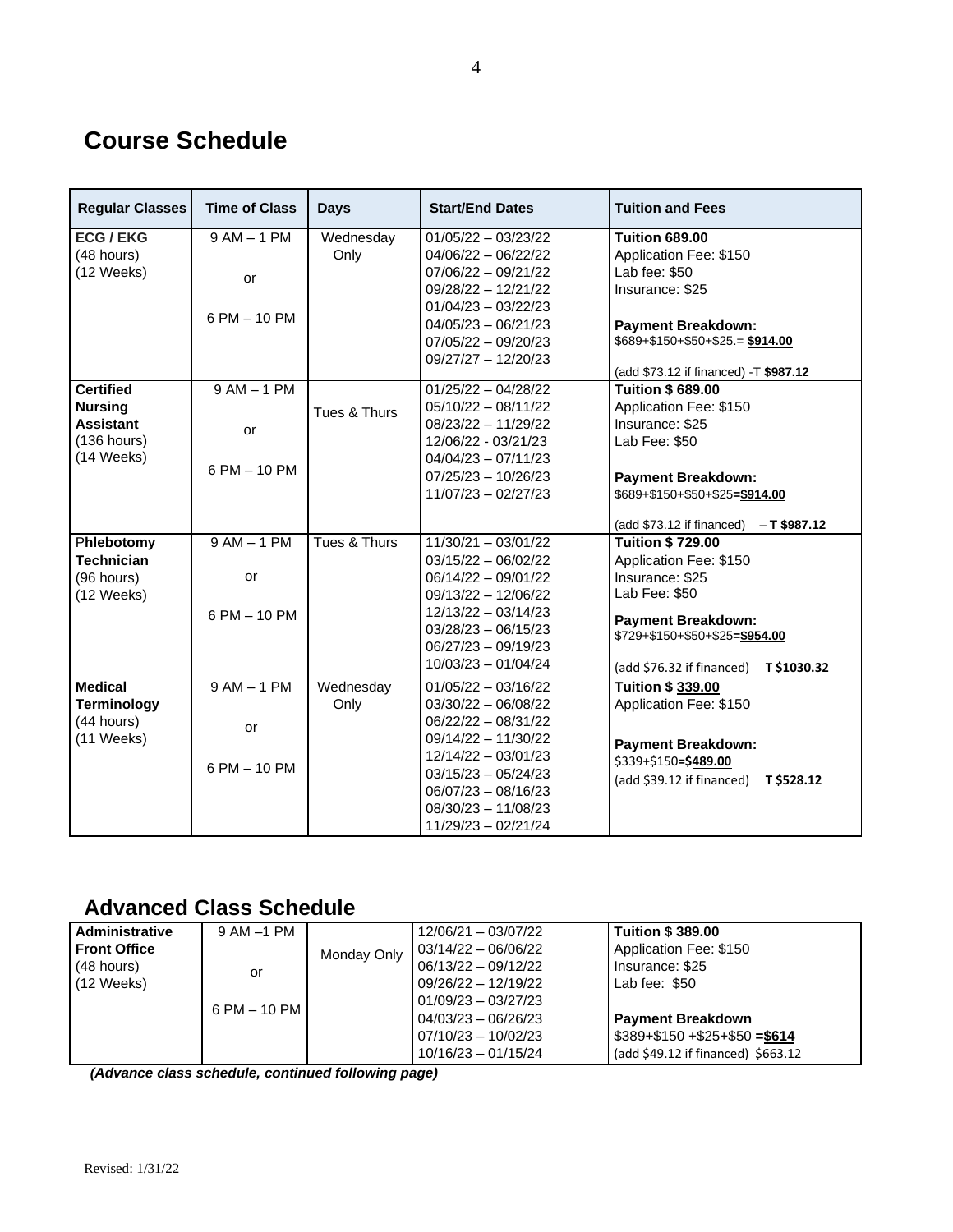| <b>Advanced Classes</b>                                                                                                                                                        | <b>Time of Class</b>              | <b>Days Offered</b> | <b>Start/End Dates</b>                                                                       | <b>Tuition and Fees</b>                                                                                                                                                                         |
|--------------------------------------------------------------------------------------------------------------------------------------------------------------------------------|-----------------------------------|---------------------|----------------------------------------------------------------------------------------------|-------------------------------------------------------------------------------------------------------------------------------------------------------------------------------------------------|
| <b>Patient Care</b><br><b>Associate (PCA)</b><br>$(334$ hours)<br>(50 Weeks)<br>Includes:<br>Med. Term, ECG,                                                                   |                                   |                     | See individual course<br>program for start and end<br>dates.                                 | <b>Tuition \$2,100.00</b><br>Application Fee: \$150<br>Insurance: \$25<br>Lab Fees \$150 (ECG, PHL, CNA)<br><b>Payment Breakdown:</b>                                                           |
| Nursing Assistant, &<br>Phlebotomy<br>(included in cost of tuition)                                                                                                            |                                   |                     |                                                                                              | $$2,100 + $150 + $25 + $150 =$<br>\$2,425.00<br>(add \$194.00 if financed)                                                                                                                      |
| <b>Medical Billing &amp; Coding</b><br>Med. Term. required<br>(included in cost of tuition)<br>$(176$ hours)<br>(22 weeks)                                                     |                                   |                     | See dates below                                                                              | T \$2,619.00<br><b>Tuition \$1389.00</b><br>Application \$150<br>Insurance: $$25 = $1564$ .<br>(if finance add $$125.12 = T $1689.12$ )                                                         |
| Medical Coding 6 PM - 10 PM                                                                                                                                                    |                                   | Tuesday             | 03/15/22 - 08/09/22<br>$08/23/22 - 01/31/23$<br>$02/21/23 - 07/25/23$                        |                                                                                                                                                                                                 |
|                                                                                                                                                                                | Medical Billing $6PM - 10PM$      | Thursday            | $03/17/22 - 08/11/22$<br>08/25/22 - 02/02/23<br>$02/23/23 - 07/27/23$                        |                                                                                                                                                                                                 |
| <b>Medical Assistant</b><br><b>Back Office</b><br>(272 hours)<br>Clinical (80 Hours)<br>(24 Weeks)                                                                             | $9AM - 1PM$<br>or<br>6 PM - 10 PM | Tues & Thurs        | $11/16/21 - 05/17/22$<br>$05/31/22 - 11/10/22$<br>11/29/22 - 05/23/23<br>06/06/23 - 11/30/23 | <b>Tuition \$2,589.00</b><br>Application Fee: \$150<br>Insurance: \$25<br>Lab Fees \$200<br>(ECG, Phleb, Back Office)                                                                           |
| Pre-requites for BO<br>Med.Term, Phlebotomy,<br>ECG,& Admin Front Office<br>(included in cost of tuition)<br>See individual programs for                                       |                                   |                     |                                                                                              | <b>Payment Breakdown:</b><br>$$2,589+150+25+200 = $2,964.00$<br>(add $$237.12$ if financed) T<br>\$3201.12                                                                                      |
| start and end dates                                                                                                                                                            |                                   |                     |                                                                                              | To Add Nursing Assistant to MA<br>program \$3,690.12                                                                                                                                            |
| <b>Medical Office</b><br><b>Specialist (MOS)</b><br>$(272$ hours)<br>(68 Weeks)<br>Includes:-<br>Med. Term., Billing &<br>Coding, and<br><b>Administrative Front</b><br>Office |                                   |                     | See individual program<br>start and end dates.                                               | <b>Tuition \$1,789.00</b><br>Application Fee: \$150<br>Lab Fee-\$50<br>Insurance: \$25<br><b>Payment Breakdown:</b><br>$$1,789+150+25+50 = $2014.00$<br>(add \$161.12 if financed) T \$2,175.12 |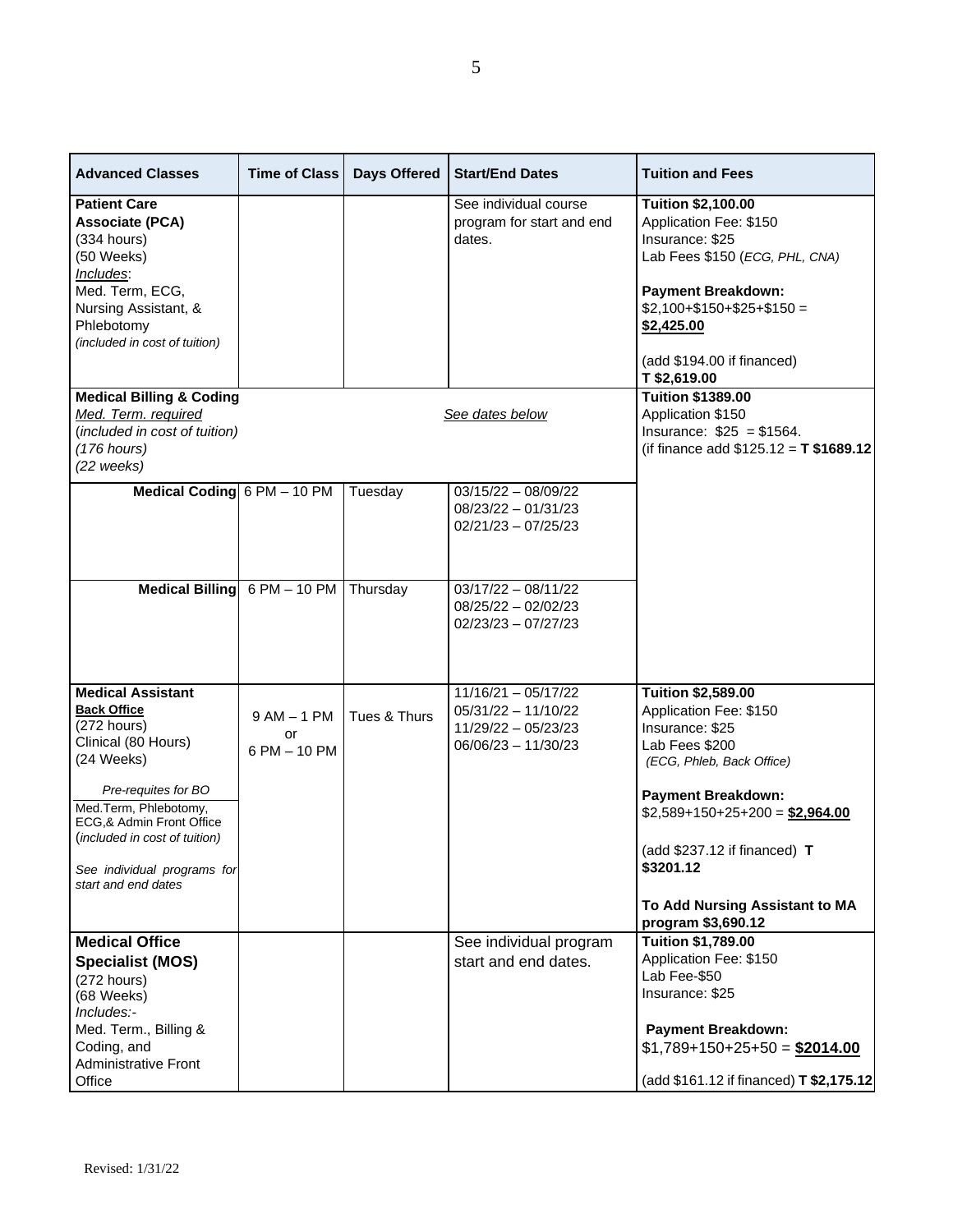**Tuition and Payments** 

| <b>Class</b>                       | <b>Application /</b><br>Insurance / Lab fees | Cost of<br>Program | <b>Interest</b><br>8% | <b>Payments</b>                                    |
|------------------------------------|----------------------------------------------|--------------------|-----------------------|----------------------------------------------------|
| <b>ECG / EKG Technician</b>        | \$150 / \$25 / \$50                          | \$689.00           | 73.12                 | Minimum \$65 per week till<br>balance paid in full |
| <b>Certified Nursing Assistant</b> | \$150 / \$25 / \$50                          | \$689.00           | 73.12                 | Minimum \$65 per week till<br>balance paid in full |
| <b>Phlebotomy Technician</b>       | \$150 / \$25 / \$50                          | \$729.00           | 76.32                 | Minimum \$65 per week till<br>balance paid in full |
| <b>Medical Terminology</b>         | \$150/x/x                                    | \$339.00           | 39.12                 | Minimum \$65 per week till<br>balance paid in full |
| <b>Medical Billing and Coding</b>  | \$150 / \$25 / x                             | \$1,389.00         | 125.12                | Minimum \$65 per week till<br>balance paid in full |
| <b>Medical Assistant</b>           | \$150 / \$25 / \$200                         | \$2,589.00         | 237.12                | Minimum \$65 per week till<br>balance paid in full |
| <b>Patient Care Associate</b>      | \$150 / \$25/ \$150                          | \$2,100.00         | 194.00                | Minimum \$65 per week till<br>balance paid in full |
| <b>Medical Office Specialist</b>   | \$150 / \$25 / \$50                          | \$1,789.00         | 161.12                | Minimum \$65 per week till<br>balance paid in full |
| <b>Administrative Front Office</b> | \$150 / \$25 / \$50                          | \$389.00           | 49.12                 | Minimum \$65 per week till<br>balance paid in full |

**Textbooks** must be purchased by student. They may be digital or printed versions. Textbooks can be used, however, workbooks, if used, cannot be marked in. A current booklist is available. Textbook editions change periodically, so it is recommended not to purchase too far in advance.

**Payment Plans:** Weekly or biweekly payment plans are available. There will be a \$10 fee per week added to all late payments. Checks are not accepted. All payments must be current before students will be allowed to take final exam or attend clinicals. We except payments in Cash, Debit or Credit Card, however, debit and credit cards may be assessed a convenience fee.

**Refund Policy:** All monies paid by a prospective student, including nonrefundable application fees, are refunded if the student requests a refund within three (3) business days after signing a contract. If no contract is signed prior to classes beginning and the student requests a refund within three (3) business days after making a payment, a full refund will be paid. Refunds are made in full to the student within forty-five (45) days of the date of withdrawal. Withdrawal form MUST be completed. Refunds are determined based on the proration of tuition and percentage of program completed at withdrawal (up to 50% of the program) and calculated from date of withdrawal as signed by student. If a student withdraws after completing 50% of the program, no refund of tuition is required. No withdrawal fee is assessed. In case a student has a prolonged illness, an exception will be made for one additional absence per class. Student must present a physician's note. If a program is canceled or delayed, students may enroll in next class available or request a refund.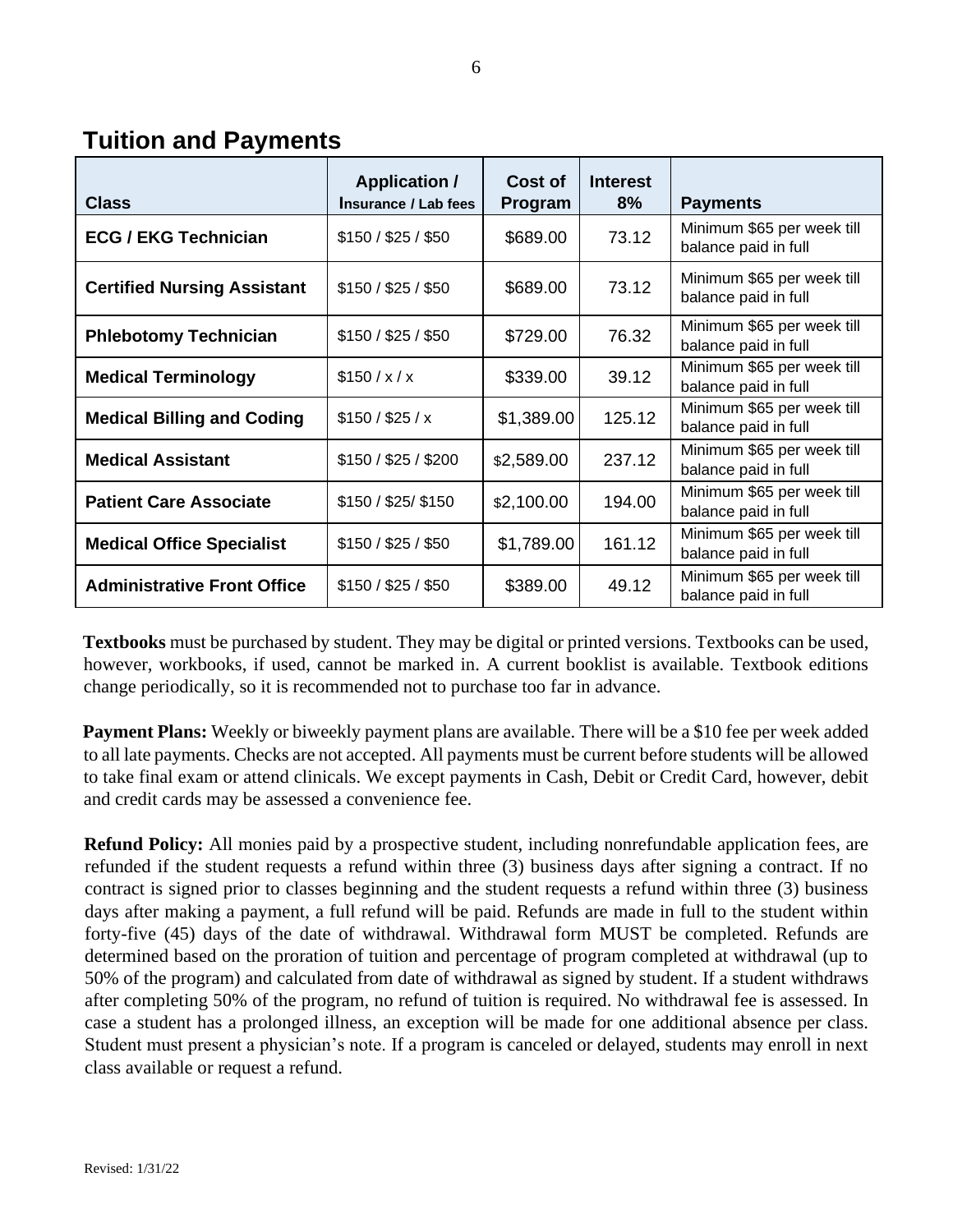### **COURSE DESCRIPTIONS**

**Certified Nursing Assistant:** Provides knowledge and skills for care of the elderly, ill and disabled in private homes, long term care facilities, hospitals, and personal care homes. The course includes training in areas of communication, interpersonal skills, and emphasizes the good personal characteristics and ethics necessary for this career. Covers important information about infection control, safety, and basic emergency care. Student will be CPR certified. Teaches measurement of vital signs and implication of results. Students learn comfort and hygiene measures as well as bowel and bladder care including indwelling catheters. Provides training in ROM exercises, rehabilitation therapies and special medical procedures and treatment. Emphasizes the recognition of common health problems and complications, understanding of simple medical terminology. Clinical training will take place in a long-term care facility. Students will be eligible for State Certification upon successful completion of this course.

**Fourteen-week course (136 hours with 24 hours. of clinicals). Clinical Practice as scheduled.**

**Electrocardiography (ECG) Technician:** Develops skills in performing electrocardiograms used in physicians' offices and hospitals. Teaches the proper preparation and electrode placement, operation of the ECG machine and the anatomy and function of the heart as it relates to the waveforms that are produced. Students learn to recognize all parts of the basic waveform, calculate heart rate and measure blood pressure. Knowledge is then expanded to include recognition and understanding of atrial and ventricular dysrhythmias, in particular ischemia and myocardial infarction. Course concludes with identification of basic cardiovascular medications. Hands-on experience in our own clinical setting. Student will be eligible for National Exam upon successful completion of course.

**Twelve-week course (48 hours)**

**Phlebotomy Technician:** Designed to give students basic phlebotomy skills. Venipuncture skills prepare students for a career in laboratories, hospitals, and physician's offices. The course integrates medical terminology, anatomy and physiology with an understanding of laboratory tests and their clinical correlation. Proper collection techniques and safety are emphasized in a clinical setting. Stresses personal characteristics and interpersonal skills necessary for a successful career. Student will be eligible for National Exam upon successful completion of course. **Twelve-week course (96 hours)**

**Medical Assistant:** Students will advance their knowledge and skills to perform with professional competency in medical offices and clinics. After completing prerequisite classes in medical terminology, phlebotomy, administrative front office and electrocardiography. The course presents additional clinical procedures and theory. This training includes gathering information and completing medical documents, assisting with physical examinations, gynecological procedures, and pediatric care. Advanced clinical practice introduces sterile procedures, minor office surgery, pharmacology and drug calculations, administration of medications, understanding and performing laboratory procedures. Empathy, compassion, confidentiality, ethical and legal standards and professionalism are emphasized throughout the course. Training includes general office duties, management, communication, medical records, and computer skills. Student will be eligible for National Exam upon successful completion of course. **Twenty-four-week course (272 hours and 80 hours of clinical are required.**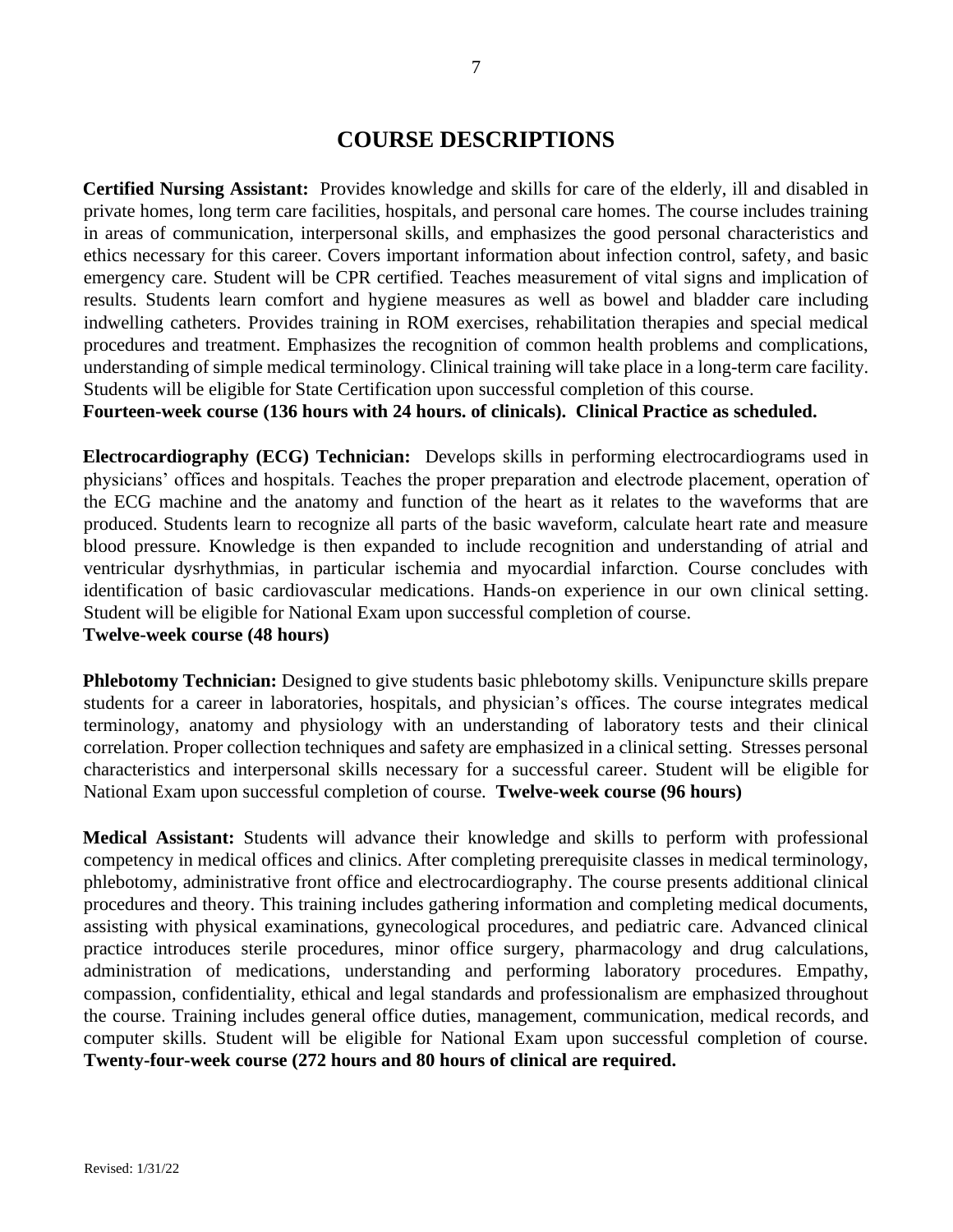**Patient Care Associate (PCA):** Skills acquired in this course will prepare students to practice in hospitals as a multi-skilled allied health care professional. Curriculum will include Medical Terminology, Phlebotomy, EKG, and Nursing Assistant. Student will be eligible for CNA and/or PCA national exams upon successful completion of course. **Fifty-week course (334 hours)**

**Medical Billing and Coding:** Introduces the basic principles and application of CPT (Current Procedural Terminology) and ICD-10-CM (International Classification of Diseases) to prepare students for a career in medical billing and coding in a variety of healthcare settings. This system converts uniform descriptions of medical, surgical, and diagnostic services into five-digit numeric codes. Insurance reimbursement is then based on the codes submitted. Patient morbidity and mortality is classified for indexing and storage of hospital records. Understanding of evaluation and management services will be emphasized, and the student will become familiar with the most current CPT and ICD10-CM manuals. Medical Terminology course required. Student will be eligible for National Exam upon successful completion of course. **Twenty-two-week course (176 hours)**

**Medical Office Specialist (MOS):** A comprehensive program of instruction for a career in the business and administrative areas of physician's offices and hospitals. Students will acquire the knowledge to convert diagnoses and medical services to codes for reimbursement (Medical Billing and Coding). Also includes computer skills, patient scheduling, records management, and accounting practices (Administrative Front Office). Student will be eligible for National Exam upon successful completion of course. **Forty-six -week course (272 hours)**

**Medical Terminology:** Introduces the student to a large vocabulary of medical language and develops skills in understanding and remembering new words. Describes word origins, pronunciations and definitions and provides examples of how the terms are used. Also includes a basic knowledge of anatomy and terms pertaining to each body system and many frequently used medical abbreviations. **Eleven-week course (44 hours)**

**Administrative Front Office:** This course is designed to give students basic office/organizational skills and prepare student for careers in hospitals, physicians offices, and other healthcare settings. This course integrates computer skills, customer service, time management, and the use of proper behavior in the healthcare setting. Managing organization, safety, and legal issues are emphasized throughout the course. This course stresses scheduling, phone etiquette, chart assembly, filing, basic bookkeeping, and limited claims submission and includes the personal characteristics and interpersonal skills necessary for a successful career. **Twelve-week course (48 hours)**

#### **National Certification Examinations:**

National Healthcareer Association (NHA) exams administered on site for the following: Phlebotomy Technician, ECG Technician, Patient Care Associate, Medical Office Specialist, Medical Billing and Coding, Administrative Front Office, and Medical Assistant